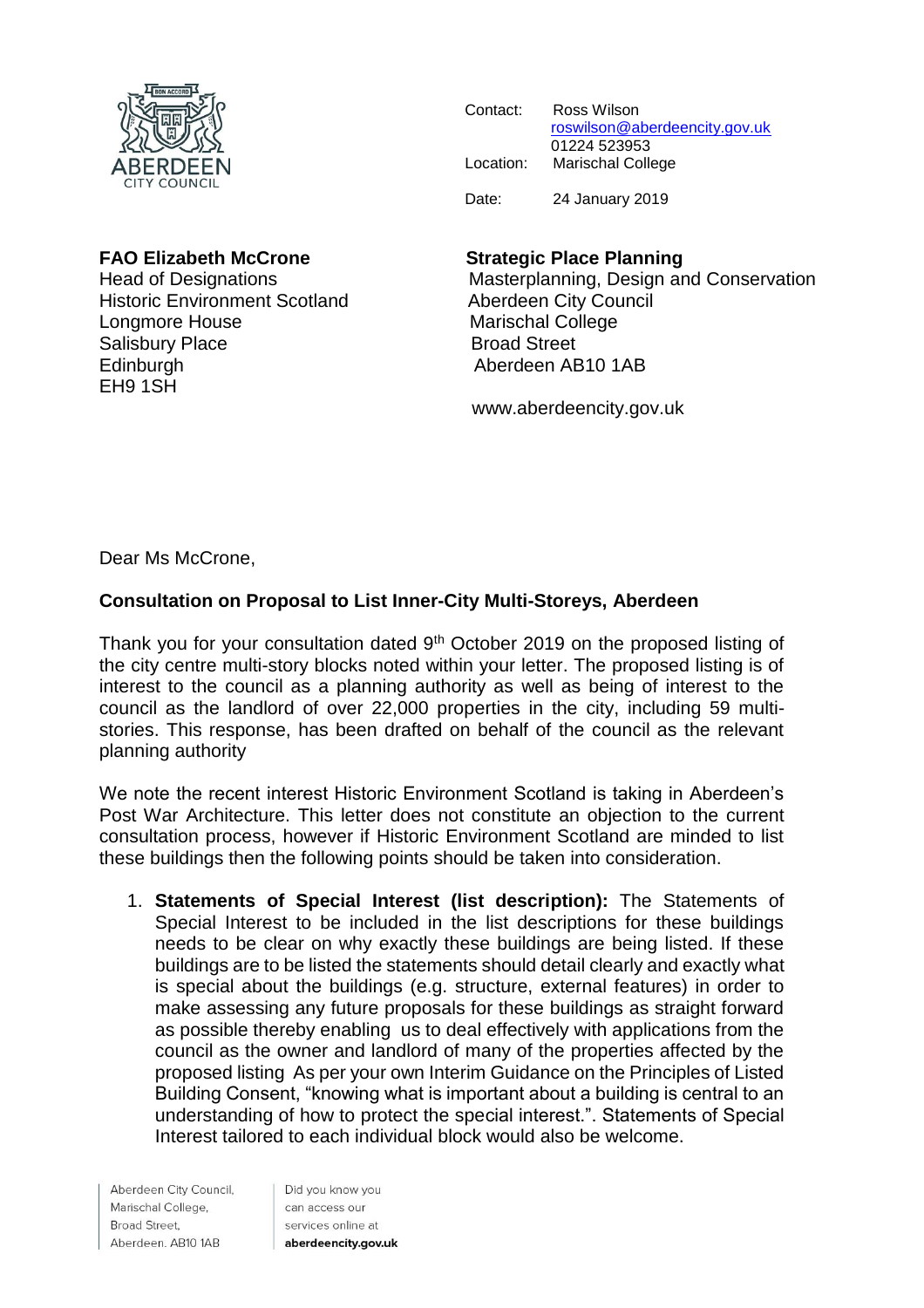- 2. **Setting:** Further to the point above, the Report of Handling gives a general overview of the setting for all the blocks but does not go into detail regarding each individual one. If HES are minded to list these buildings the analysis of the setting of each individual block should be expanded on in the list descriptions' Statements of Special Interest. Having clear statements of special interest detailing the contribution each block makes to the surrounding cityscape including key views (short and long) is imperative to ensure future applications for development in the surrounding area can be assessed correctly and the contribution these buildings make to the wider cityscape is given due consideration.
- 3. **Extent of Listing (1):** As stated in the Report of Handling (sections 3.2 pg.3- 4, 2.1.1 pg. 9-10 and section 3 pg. 12-13) the surrounding landscaped areas to these buildings are key elements of the overall design and contribute to the special character of these buildings. If this is the case, then it would be worth considering including these in any formal listing resulting from this consultation. Furthermore, including maps showing the extent of the listing in the list descriptions would be welcome to avoid ambiguity over what is covered by the listing.
- 4. **Extent of Listing (2):** In addition to seeking a better understanding of the aspects of the buildings which Historic Environment Scotland are seeking to protect, we would also welcome a better understanding of the rationale for selecting 8 buildings to list. Whilst fully accepting that buildings of this nature have been listed throughout Scotland, we can find no evidence of to support a listing of this many buildings of this type in one location.
- 5. **Nature of the listing:** We would highlight that in a number of cases throughout England, decisions have been made to list similar properties as Grade 2, the equivalent of Category B in Scotland. We would be interested in whether Historic Environment Scotland have given any consideration to listing these buildings at Category B rather than the proposed Category A.
- 6. **Administering and Determining Planning Applications:** The proposed listing will cover 8 large blocks of flatted accommodation over 5 sites in the city centre, resulting in hundreds of properties being subject to the possible requirement for Listed Building Consent. This will likely lead to an increase in Listed Building Consent applications which would result in added pressure on the already strained financial and staff resources of the Council planning service.

As you are aware Historic Environment Scotland are a statutory consultee and your comments are treated as a material consideration in various types of planning applications (Listed Building Consent, Planning Permission, Conservation Area Consent etc.). We welcome these comments and every effort is made to take the comments on board. Negotiating these changes can on occasion be a complex and time-consuming process.

We appreciate that given the nature of these buildings a somewhat more flexible approach could be taken with regard to Listed Building Consent. However statutory regulations governing works to listed buildings will still need to be adhered to. As you are aware this is the responsibility of the local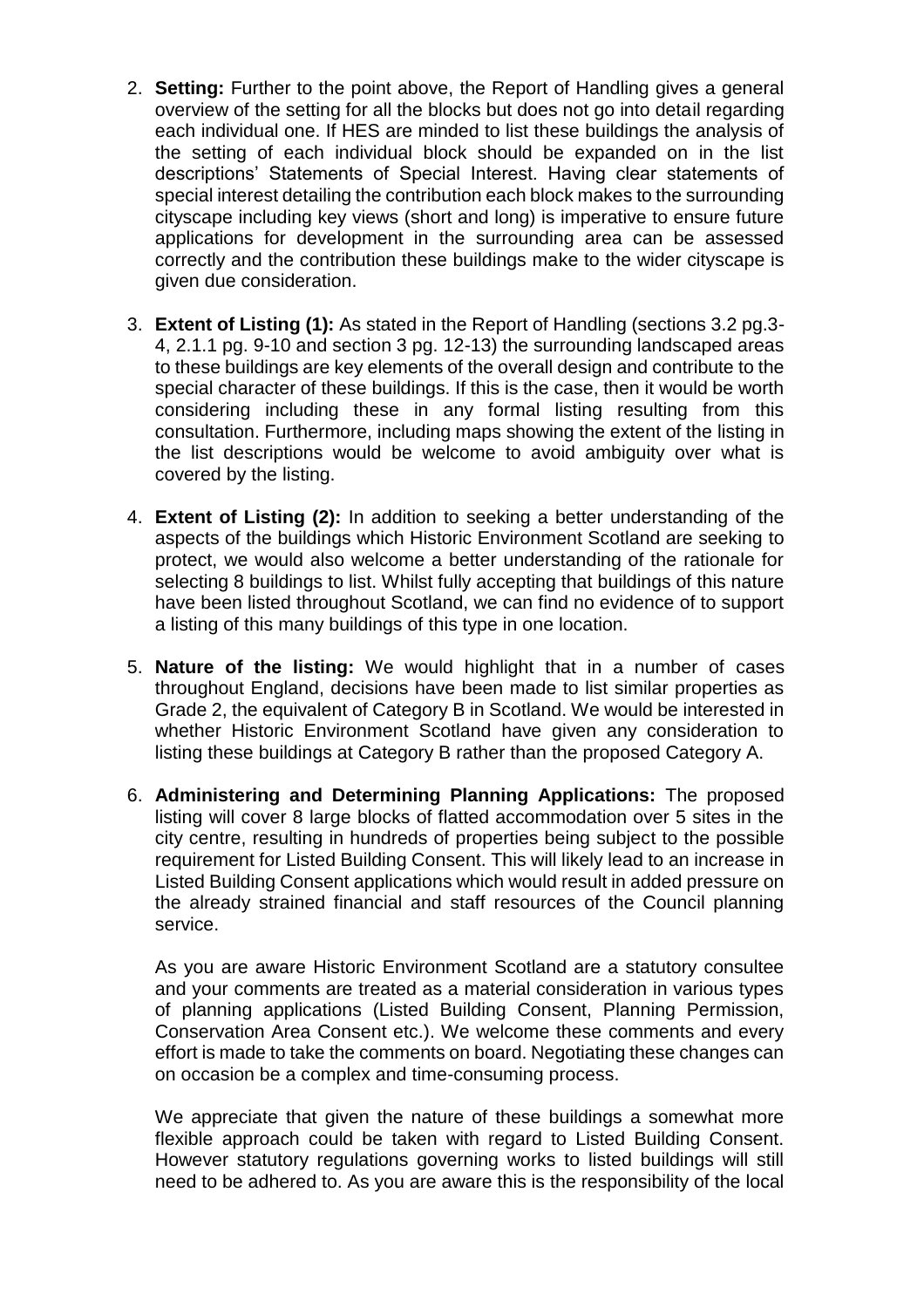authority. Any flexible approach will need to be given due consideration by the Council planning service to ensure we are not at risk of any future legal challenges or setting precedents for future Listed Building Consent applications. We welcome further discussions with you on this matter in order to ensure the Listed Building Consent process for any proposed development can be delivered in an efficient and timely manner from a planning service perspective, whilst also ensuring that the council, as a landlord, can still undertake any necessary alterations and adaptions, which do not adversely affect the special interest.

7. **Local Development Management Guidance Note:** If the proposed blocks were listed the Council Planning Service would look to put into place a brief guidance note covering general our approach to Listed Building Consent and Planning Permission applications for the building. We would welcome input from your Designations and Heritage Management sections on this.

If Historic Environment Scotland are minded to list these buildings it would be worth considering postponing the formal listing until the points above can be considered fully in partnership with the planning authority.

## In addition to the above, the following points should also be considered

- 8. As there are a number of post war buildings being listing in Aberdeen and the wider country, a Managing Change guidance document focusing on post war buildings would be welcome to aid the management of these historic assets.
- 9. Section 2.1.1 of the Report of Handling states *'The design of the Aberdeen inner-city blocks is an outstanding example of the modernist architecture of the period represented externally by the monumental side wall frames and sculptural concrete detailing and internally in its innovative plan'* (pg.9). More of this detailed analysis would be welcome as it would make clear exactly what features make these buildings special.
- 10.Section 2.2.1 of the Report of Handling (pg. 10-12) gives some contextual analysis but more detail, especially from a Scottish context, would make it clearer how these buildings compare to other similar buildings around Scotland.
- 11.The third paragraph of section 2.1.2 of the Report of Handling (pg.10) mentions Union Square. This should presumably be Castlegate.
- 12.The last paragraph of section 2.1.1 of the Report of Handling (pg.10) should mention the painting of the cladding.